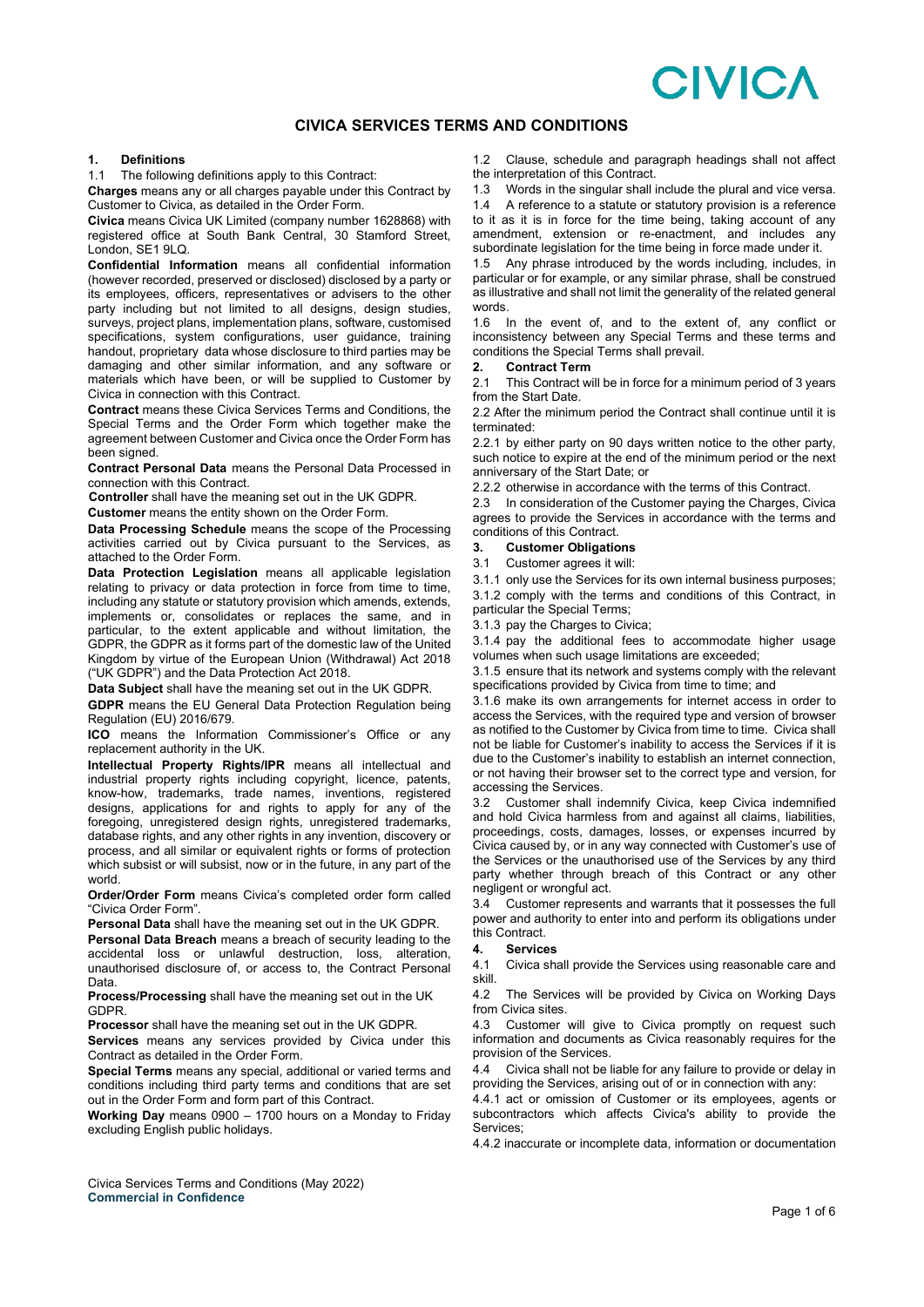# provided by Customer; or

4.4.3 failure by any third party to fulfil its obligations to Customer.

4.5 For the term of this Contract, Civica grants to Customer a personal, non-transferable and non-exclusive right to use the Services for Customer's own internal business purposes only.

4.6 Customer agrees that it will take security measures sufficient to reasonably safeguard the Services from access by unauthorised third persons.<br>4.7 This Co

This Contract also acts as an umbrella agreement, which sets out the general terms for the supply of additional related services by Civica to the Customer, when so requested from time to time. Such additional services and any particular special terms and conditions applicable to the supply thereof shall be set out in a work order. If Civica provides any additional services Customer shall be charged separately for the provision of these at Civica's then prevailing rates for such services.

# **5. Warranties**

5.1 Civica warrants that it will carry out the Services with reasonable skill and care. In the event of a breach of the warranty under this clause 5.1 and provided such breach is reported to Civica within a reasonable time (given the nature of the Service) after completion of the Service and, Civica shall re-perform the Service without additional charge to Customer within a reasonable period of time.

5.2 Civica does not warrant that the Services will be entirely error free nor that the Customer's use of the Services will be uninterrupted and is not responsible for any delays, delivery failures, or any other loss or damage resulting from the transfer of data over communications networks and facilities, including the internet. The Customer acknowledges that the Services may be subject to limitations, delays and other problems inherent in the use of such communications facilities.

5.3 Civica warrants that it has and will maintain all necessary licences, consents, and permissions necessary for the performance of its obligations under this Contract.

5.4 This clause 5 constitute the only warranties given by Civica in respect of the Services. Express terms of this Contract are in lieu of all warranties, conditions, terms, undertakings and obligations implied by statute, common law, custom, trade usage, course of dealing or otherwise, all of which are excluded to the fullest extent permitted by law.

## **6. IPR**

6.1 All Intellectual Property Rights in the Services belong to Civica or a third party licensor. At no time shall any rights, interests or title in any intellectual property in the Services pass to the Customer.

6.2 Civica shall have a royalty-free, worldwide, irrevocable perpetual licence to use and incorporate into the Services any suggestions, enhancement requests or other feedback provided by the Customer relating to the Services without restriction.

6.3 The Customer hereby grants to Civica a non-exclusive, nontransferrable (except as part of a permitted assignment of this Contract), royalty free licence to copy, modify, and use the Customer data as reasonably appropriate for the purposes of this **Contract** 

6.4 Civica shall defend or, at its option, settle any claim brought against Customer that its authorised use of the Services, excluding third party software and open source software, in the UK and in accordance with this Contract infringes any Intellectual Property Rights of any third party and shall pay any damages finally awarded against Customer in respect of such claim and any reasonable costs and expenses incurred by Customer provided that:

6.4.1 Customer notifies Civica immediately;

6.4.2 Customer provides all information and assistance as Civica reasonably requires at Civica's cost, and Customer does not prejudice the defence of such claim;

6.4.3 Civica is given immediate and complete control of such claim; and

6.4.4 the claim does not arise from any unauthorised use or alteration to the Services or Customer's use of the Services after notice of alleged infringement is known.

6.5 In the event that a claim as contemplated by clause 6.4 is made or in Civica's opinion is likely to be made, Civica may at its

Civica Services Terms and Conditions (May 2022) **Commercial in Confidence**

option:

6.5.1 obtain the right for Customer to continue to use the Services;

6.5.2 change or replace all or any part of the Services; or

6.5.3 terminate this Contract immediately on written notice.

6.6 Clauses 6.4 and 6.5 state the entire liability of Civica in respect of any claim as contemplated by clause 6.4.

#### **7. Data Protection**

7.1 Customer shall, as a Controller, comply with, and not cause Civica to breach, the Data Protection Legislation.

7.2 The Customer shall ensure it has a legal basis to and has fulfilled all its obligations that entitle it to, share the Contract Personal Data with Civica.

7.3 In interpreting the Data Protection Legislation the parties shall have regard to all guidance and codes of practice issued by the ICO or any other body with regulatory authority in relation to the Processing of the Contract Personal Data.

7.4 The parties agree that if there are changes to the Data Protection Legislation or related guidance from the ICO or any other body with regulatory authority in relation to the Processing during the term of this Contract which require either party to take additional steps to enable compliance with the Data Protection Legislation, the parties shall review the provisions of this Contract and shall negotiate in good faith to agree appropriate changes to them.<br>7.5

The parties undertake to each other that they shall comply with the Data Protection Legislation in relation to their collection and Processing, respectively, of the Contract Personal Data in connection with the Services.

7.6 Each party shall provide the other with the name and contact details of its data protection contact, who is responsible for data protection matters on a day-to-day basis as applicable to the Services and who will serve as the relevant contact for any notice given pursuant to this clause 7.

7.7 Civica carries out certain Processing activities on behalf of the Customer in performing the Services. To the extent that Civica Processes, Contact Personal Data, on behalf of the Customer in connection with the Services clause 7.8 shall apply to the Processing.

# **Processing Data**

7.8 Civica (as Processor) shall:

7.8.1 Process the Contract Personal Data only (i) on the written instructions of the Customer and as detailed in the Data Processing Schedule, or (ii) as required by any regulator or applicable law (in which case Civica shall inform the Customer of such legal requirement before Processing, unless prevented from doing so by applicable law);

7.8.2 not Process Contract Personal Data outside of the UK or a jurisdiction deemed to provide an adequate level of protection for Personal Data pursuant to the UK GDPR (and ensure that its subprocessors shall not Process Contract Personal Data outside of the aforementioned jurisdictions); unless it has written authority from the Customer permitting such a transfer, except where such Processing is required by law to which Civica is subject, and in such a case, Civica shall inform the Customer of that legal requirement before Processing, unless that law prohibits such information on important grounds of public interest. For the avoidance of doubt, clauses 7.10 and 7.11 shall be deemed written authority from the Customer for the purposes of this clause 7.8.2;

7.8.3 ensure that its staff who Process the Contract Personal Data have had the necessary training regarding the handling and security of Contract Personal Data and have committed themselves to confidentiality or are under an appropriate statutory obligation of confidentiality;

7.8.4 implement and maintain suitable and appropriate technical and organisational measures and controls to prevent unauthorised or unlawful processing of Personal Data and accidental loss, destruction, damage, theft, use or disclosure of such Personal Data, and shall protect against any security threats to the Personal Data and detect and prevent unauthorised processing of or access to the Personal Data including by:

(i) complying with its information security standards as detailed in the Data Processing Schedule;

(ii) installing and maintaining all necessary software updates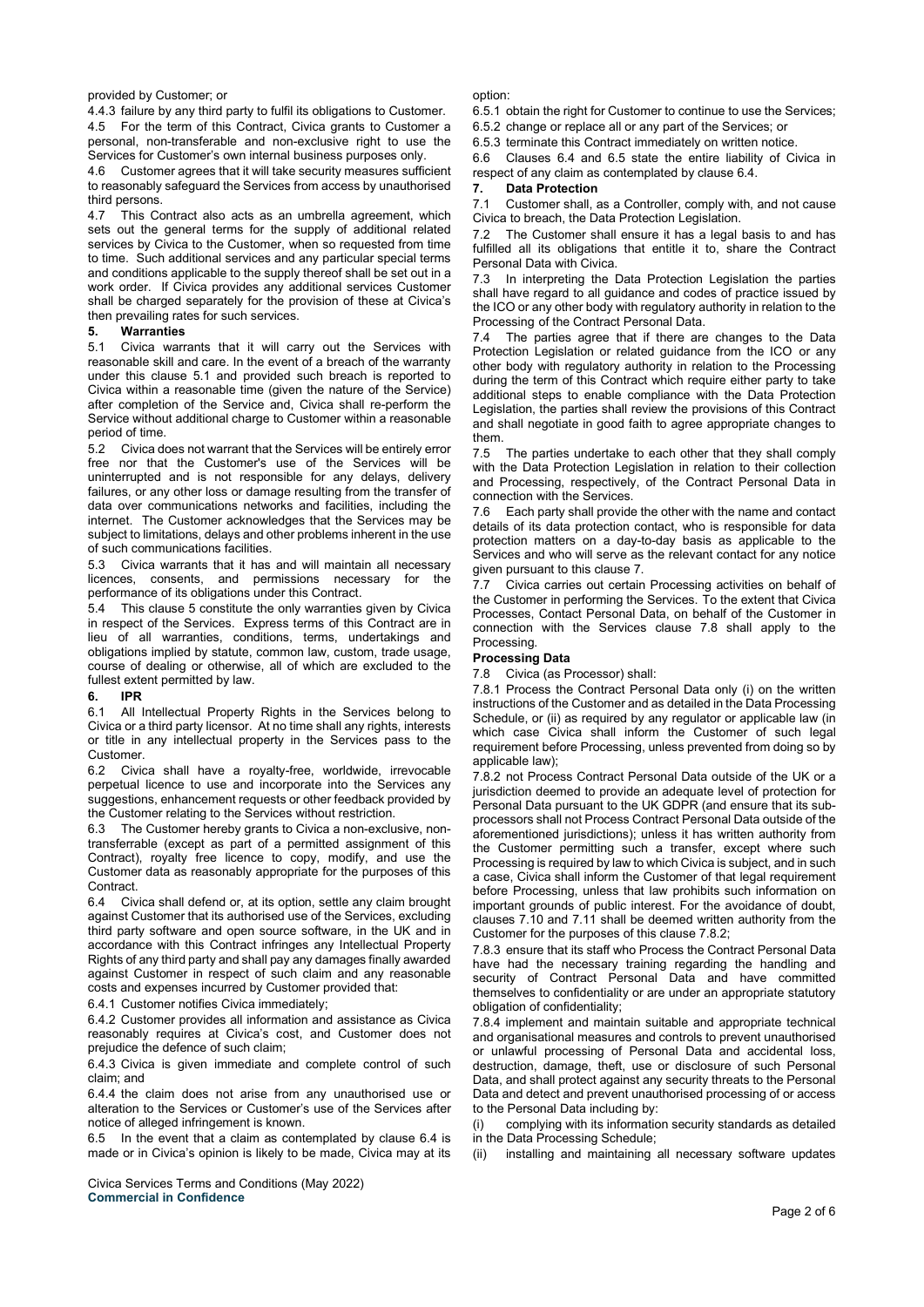and will give notice to the Customer of such updates which affect the Services;

(iii) in assessing the appropriate level of security, taking into account the risks that are presented by the Processing, in particular from accidental or unlawful destruction, loss, alteration, unauthorised disclosure of, or access to Personal Data transmitted, stored or otherwise Processed; and

(iv) taking such steps to ensure that any person acting under the authority of Civica who has access to the Personal Data does not Process such Personal Data except in respect of the Services, unless he or she is required to do so by law;

7.8.5 not engage another Processor to carry out specific Processing activities on behalf of the Customer (a sub-processor) without the Customer's prior written authorisation, save for where it engages any companies within its corporate group. The Customer hereby authorises Civica to use any sub-processor to process Contract Personal Data on its behalf, provided that Civica complies with its obligations in clause 7.8.6. A list of Civica's subprocessors appointed pursuant to this clause 7.8.5, as at the date of this Contract, is set out in the Data Processing Schedule. Civica shall give the Customer prior notice of any intended addition or replacement of the sub-processors set out in the Data Processing Schedule. The Customer shall have 5 Working Days from the date of receipt of such notification to object to the change. If the Customer objects to the change, Civica shall refrain from making that addition or replacement. The Customer agrees that if it objects to a sub-processor, Civica shall be relieved from any obligation to supply any such Service that is impacted by the Customer's objection, provided that Civica has taken appropriate care in selecting such sub-processor, and complied with clause 7.8.6. If the Customer fails to respond to such change notification within the period stipulated above, the Customer shall be deemed to have authorised the change to Civica's sub-processors;

7.8.6 where Civica engages another processor for carrying out specific Processing activities on behalf of the Customer (a subprocessor), impose the same data protection obligations no less onerous than those set out in this clause 7.8 on the sub-processor by way of a written contract. Where the sub-processor fails to fulfil its data protection obligations, the Civica shall remain fully liable to the Customer for the performance of the sub-processor's obligations;

7.8.7 on request from the Customer, and subject to the Customer paying Civica's reasonable costs in collating any such data, (i) assist the Customer, by appropriate technical and organisational measures, insofar as this is possible, in responding to any request, complaint, demand or order from a Data Subject related to the Contract Personal Data; (ii) to the extent necessary, assist the Customer in responding to any request, complaint, demand or order from a supervisory authority, regulator or government authority (including law enforcement) related to the Contract Personal Data; and (iii) to the extent necessary, assist the Customer in ensuring compliance with the Customer's obligations under the Data Protection Legislation, including by providing reasonable cooperation and information in respect of security, breach notifications, impact assessments and consultations with supervisory authorities, regulators and government authorities (including law enforcement);

7.8.8 at the choice of the Customer, either destroy, anonymise or return all the Contract Personal Data in its possession to the Customer after the end of the provision of Services relating to the Processing, and delete all copies of the Contract Personal Data in its possession, unless storage of such copies is required by law and/or to carry out contractual obligations and on request provide written confirmation that it has done so;

7.8.9 make available to the Customer all information necessary to demonstrate its compliance with the obligations set out in this clause 7.8 subject to the Customer paying Civica's reasonable costs in collating any such information;

7.8.10 allow for and contribute to audits, including inspections, conducted by the Customer or the Customer's designated auditor provided that:

(i) reasonable notice of not less than 10 Working Days is given of any proposed audit and the parties shall, acting reasonably, agree the scope and parameters of any such audit;

Civica Services Terms and Conditions (May 2022) **Commercial in Confidence**

(ii) such audit shall be conducted on a Working Day, shall be subject to Civica's policies and may not unreasonably interfere with Civica's business activities;

(iii) the audit shall be subject to Civica's duties of confidentiality owed to any of its clients or employees;

(iv) Civica shall, to the extent practicable, and in no event in any way that would have an adverse effect on Civica's relationship with any sub-processor, request that its sub-processors participate in, and contribute to, such audits; and

(v) the audit may not be conducted more than once in any calendar year; and

(vi) the Customer shall pay Civica's reasonable costs arising out of such audits.

7.8.11 inform the Customer if, in its opinion, an instruction infringes GDPR;

7.8.12 notify the Customer without undue delay after becoming aware of either:<br>7.8.12.1

7.8.12.1 a Personal Data Breach;<br>7.8.12.2 any Personal Data Breac

any Personal Data Breach notification, complaint or other notice or communication in relation to the Processing or either party's compliance with the Data Protection Legislation.

Civica will not directly respond to any such Personal Data Breach notification, complaint, notice or communication unless required by applicable law.

7.9 Where the Customer fails to comply with the Data Protection Legislation, it shall keep Civica indemnified in full and on demand and hold Civica harmless against all costs, expenses, damages and losses (whether direct or indirect), including any interest, fines, legal and other professional fees and expenses awarded against or incurred or paid by Civica as a result of, or in connection with, any failure by the Customer to comply with its obligations set out in this clause 7 or the Data Protection Legislation.

7.10 Where Civica requires the transfer of Personal Data outside of the UK the Customer agrees in writing it may do so, provided Civica ensures that such transfer meets the requirements of the UK GDPR.

7.11 Where clause 7.10 applies, in respect of transfers subject to appropriate safeguards, the Customer appoints Civica as its agent to enter into the Standard Contractual Clauses or such contractual clauses approved pursuant to the Data Protection Legislation from time to time ("SCCs") between the Customer and any of Civica's sub-processors as described in clause 7.8.5. In such sub-processors as described in clause 7.8.5. circumstances Civica shall include language in the SCCs that reflects that the SCCs are entered into between the Customer, having authorised Civica to enter into the SCCs in its name, and on its behalf, as data exporter, and the relevant sub-processor, as data importer, under clause 7.8.5. Civica will make available the SCCs upon request from the Customer.

#### **Freedom of Information**

7.12 Where Customer is a public authority and is under a duty to comply with the provisions of the Freedom of Information Act 2000 as amended from time to time, including any related guidance or codes of practice ("FOIA"), Civica shall assist Customer in meeting any requests for information in relation to this Contract in return for a reasonable fee notified by Civica to Customer within 5 Working Days of receipt of any such written request.

7.13 Customer shall consult with Civica prior to disclosing information relating to this Contract to the extent that it is required to do so by the FOIA or under the Transparency Agenda.

7.14 Neither Civica nor Customer shall, in responding to such requests for information or disclosure of this Contract under clause 7.12, disclose any information which is exempt as described within any provision of the FOIA or that is commercially sensitive information.

#### **8. Confidentiality**

8.1 Both parties shall keep the other party's Confidential Information confidential and unless it has the prior written consent of the other shall not:

8.1.1 use or exploit the Confidential Information in any way except for carrying out its obligations under this Contract;

8.1.2 disclose or make available the Confidential Information in whole or in part to any third party, except as expressly permitted by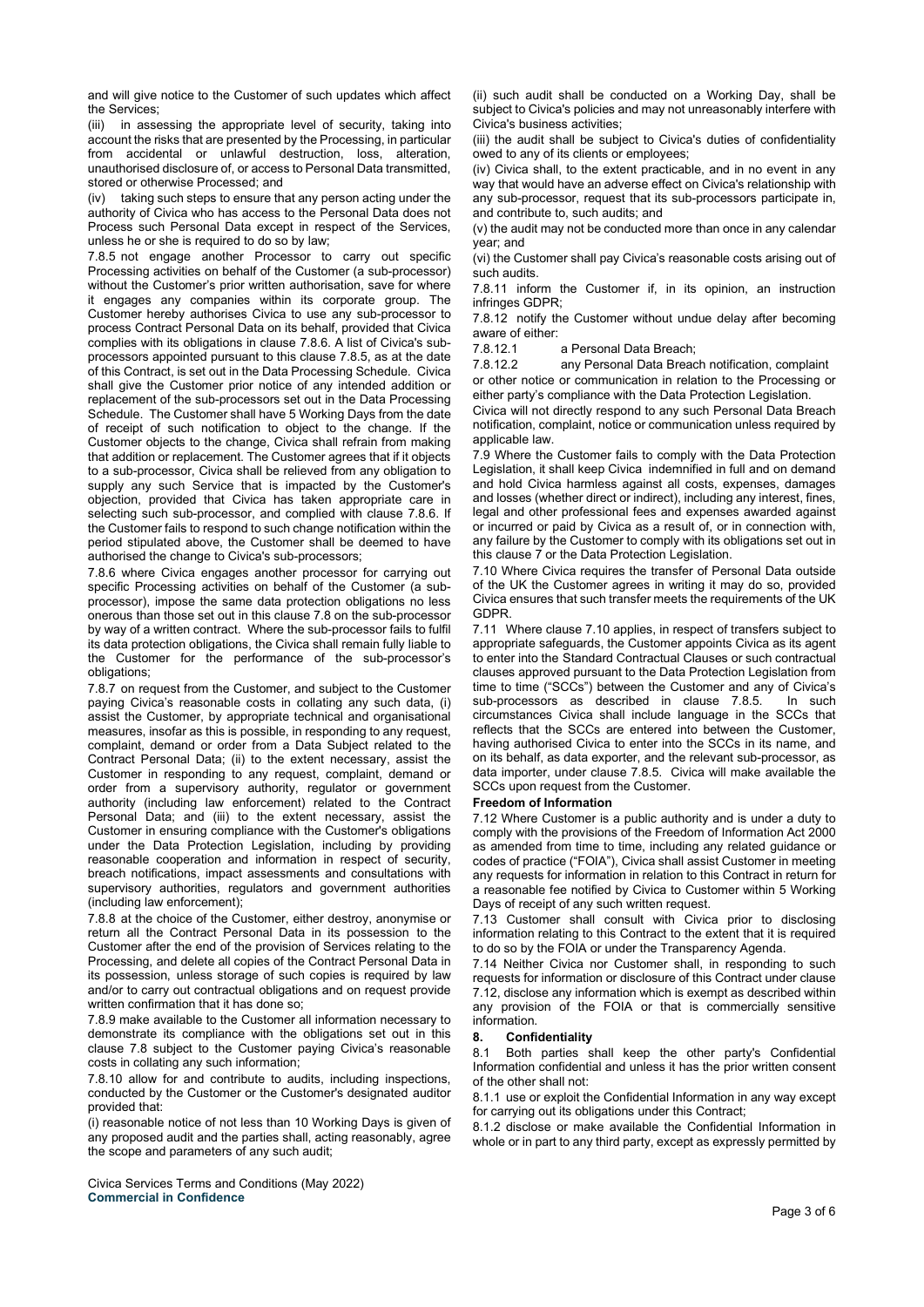this Contract;

8.1.3 copy, reduce to writing or otherwise record the Confidential Information except as necessary for this Contract; and

8.1.4 use, reproduce, transform, or store the Confidential Information in an externally accessible computer system or transmit it in any form or by any means whatsoever outside of its usual places of business.

A party may disclose Confidential Information to the extent required by law, by any governmental or other regulatory authority, or by a court or other authority of competent jurisdiction provided that, to the extent it is legally permitted to do so, it gives the other party as much notice of this disclosure as possible and, where notice of disclosure is not prohibited and is given in accordance with this clause 8.2 it takes into account the reasonable requests of the other party in relation to the content of this disclosure.

8.3 The terms of clause 8.1 shall not apply to any Confidential Information which:

8.3.1 is or comes into public knowledge, other than through a breach of this Contract by the Recipient;

8.3.2 can be shown by the Recipient to the reasonable satisfaction of the Discloser to have been known by the Recipient and to be at its free disposal before disclosure by the Discloser;

8.3.3 came lawfully into the possession of the Recipient from a third party who is free to make a non-confidential disclosure of the same, without any obligation of confidentiality being imposed upon the Recipient in respect thereof by such third party.

8.4 Civica may publicise the fact that it has been engaged by the Customer to provide the Services, and is licensed to copy and reproduce any names or logos of the Customer for this purpose on its website and in any promotional materials, proposals and tenders. No press release will be issued without the Customer's prior consent.

8.5 The Customer agrees that Civica may use Customer's anonymised data, it has collected during the Services, for enhancing the service it provides.<br>**9.** Charges

#### **9. Charges**

9.1 The Customer shall pay the Charges in accordance with the Order Form and this clause 9.

9.2 All amounts and fees stated or referred to in this Contract shall be payable in pounds sterling and are exclusive of value added tax, which shall be added to Civica's invoice(s) at the appropriate rate.

9.3 The Customer agrees that if any additional work outside the scope of the Services is required, this work will be charged by Civica at an agreed rate plus VAT per hour.

9.4 If Civica has not received payment within 30 days after the due date, and without prejudice to any other rights and remedies of Civica, including under clause 9.7, Civica may without liability to the Customer, disable the Customer's password, account and access to all or part of the Services and Civica shall be under no obligation to provide any or all of the Services while the invoice(s) concerned remain unpaid.

9.5 Civica may modify its fees and Charges in line with the then current prices of Civica and its suppliers, as follows:

9.5.1 except for third party costs, the percentage increase shall not exceed the percentage increase (if any) of the United Kingdom rate of the retail prices index as published by the Office for National Statistics + 2% from time to time but not more than once per year, or as otherwise agreed in the Order Form; and

9.5.2 in respect of third party costs over which Civica has no control (for example Microsoft licensing charges) the percentage increase shall match the increase applied by the third party as detailed in clause 9.6.

9.6 Civica may increase the charges at any time to take into account third party costs, over which Civica has no control (for example, energy and Microsoft licensing charges) and apply the increase to the charges to match the increase applied by such third party, in respect of that element of the charges. Civica may not apply such increase retrospectively and will not pass on such increase to Customer where the increase is less than 2% of the third party element. On request Civica shall provide evidence of such increase applied by the third party.

9.7 Civica reserves the right (in addition to any other remedies

Civica Services Terms and Conditions (May 2022) **Commercial in Confidence**

which may be available to it) to charge an administrative fee on overdue amounts on a daily basis from the original due date at the rate of £500 per day, the Customer agrees that such administrative fee is a genuine pre-estimate of the cost and loss suffered by Civica for late payment of invoices.<br>9.8 If the use of the Ser

If the use of the Services exceeds the usage restrictions shown in the Order Form, if any, at any time Civica may charge Customer the additional usage fees retrospectively and increase the applicable Charges to take into account the additional usage.<br>10. Termination

#### **10. Termination**

10.1 Either party may, without prejudice to any other remedies it may have, terminate this Contract forthwith at any time by giving notice in writing to the other party:

10.1.1 if the other party commits any material breach of this Contract provided that if the breach is remediable then the notice of termination shall not be effective unless the party in breach fails within thirty (30) days of the date of such notice to remedy the breach complained of; or

10.1.2 if one party suffers for a period of 30 consecutive days or more a force majeure event described in clause 14.9; or

10.1.3 if the other party ceases to carry on business or a substantial part thereof, commits an act of bankruptcy or is adjudicated bankrupt or enters into liquidation whether compulsory or voluntary other than for the purposes of amalgamation or reconstruction or compounds with its creditors generally or has a receiver or manager appointed over all or any part of its assets or suffers execution or distress or takes or suffers any similar action in consequence of debt or becomes unable to pay its debts as they fall due or other similar event.

10.2 If the Customer fails to pay any payment which is payable under this Contract by the due date and Civica serves notice of this fact on the Customer, and the Customer fails to pay same within a further 14 days after such notice, then Civica shall be entitled to terminate this Contract by further notice given at any time after the expiry of such 14 day period.

10.3 On expiry or termination of this Contract the right to use the Services granted under this Contract shall cease and the Customer shall not use the Services.

10.4 After termination or expiration of this Contract, upon Customer's written request, Civica will provide any Customer data in its control to Customer in Civica's standard database export format at no additional charge. Customer must submit such request to Civica within 30 days after termination or expiration of this Contract. Civica is not obligated to maintain or provide any Customer data after such 30 day period and will, unless legally prohibited, delete all Customer data in its systems or otherwise in its possession or under its control.

10.4 Termination of this Contract shall not affect any accrued liabilities, rights, obligations or liability of the parties as at the date of termination, or arising as a result of termination or of circumstances giving any right to terminate.

10.5 The accrued rights and remedies of the parties as at termination shall not be affected by clauses which expressly or by implication have effect after termination shall continue in full force and effect.

#### **11. Limits of Liability**

11.1 Neither party excludes or limits liability to the other party for:

11.1.1 death or personal injury arising from its negligence; or

11.1.2 any breach of any obligations implied by section 12 of the Sale of Goods Act 1979; or

11.1.3 fraud or fraudulent misrepresentation; or

11.1.4 to the extent such limitation or exclusion is unlawful.

11.2 Each party's liability to the other in respect of any loss of, or damage to, physical property of the other whether in contract, tort (including negligence) or otherwise arising from, or in connection with, this Contract shall be limited to £1,000,000 in aggregate.

11.3 Notwithstanding anything to the contrary in this Contract, but subject to clause 11.1 neither Civica nor Customer shall be liable to the other for any of the following (whether or not the party being claimed against was advised of, or knew of, the possibility of such losses) whether arising from negligence, breach of contract or otherwise:

11.3.1 loss of profits, loss of business, loss of revenue, loss of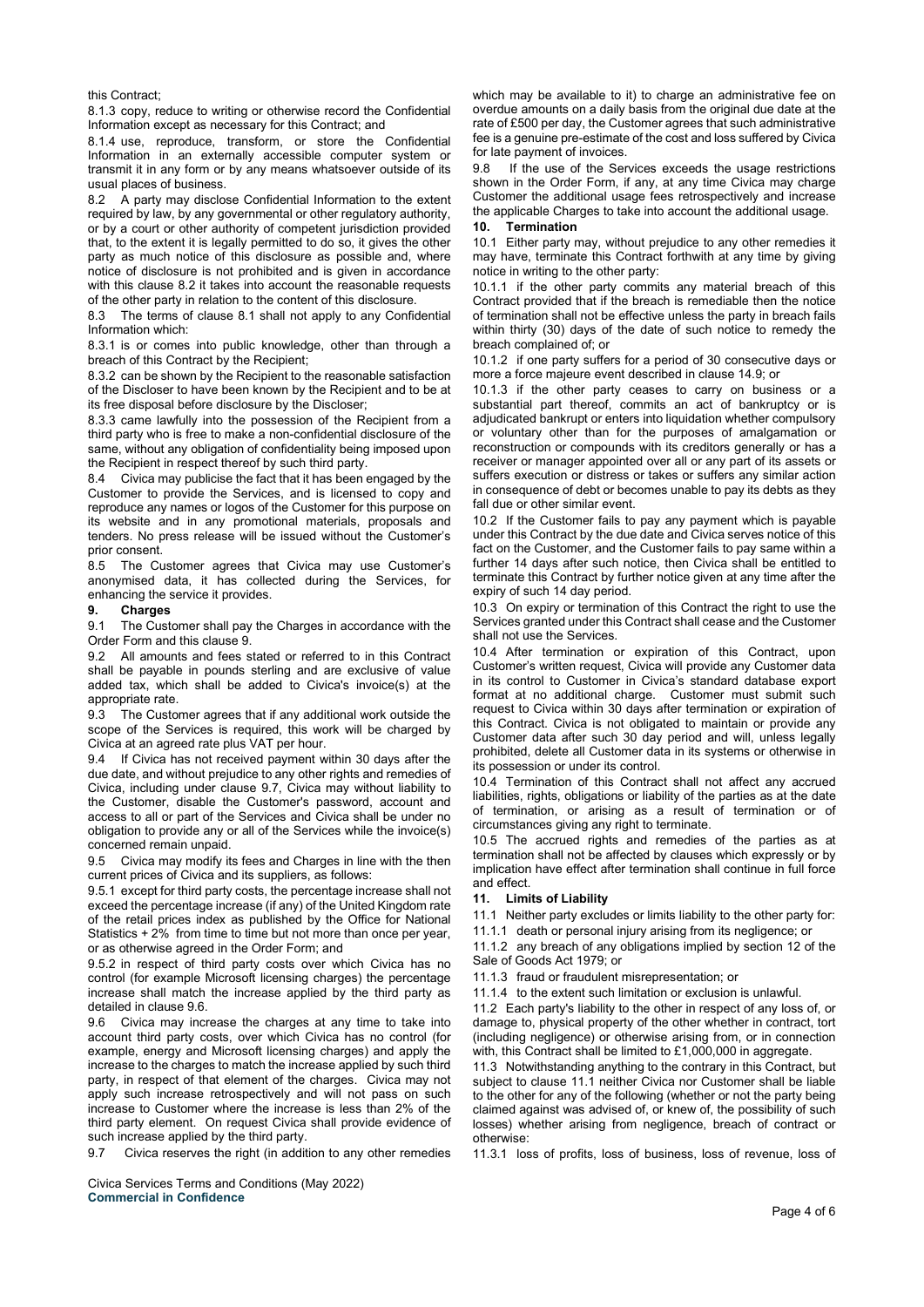contract, loss of goodwill, loss of anticipated earnings or savings (whether any of the foregoing are direct, indirect or consequential loss or damage); or

11.3.2 loss of use or value of any data or equipment including software, wasted management, operation or other time (whether any of the foregoing are direct, indirect or consequential); or

11.3.3 any indirect, special or consequential loss or damage; or

11.3.4 the poor performance, or lack of connectivity, or lack of availability of the Internet or telecommunications or hardware; or

11.3.5 loss or damage to the other party's or any third party's data or records;

#### however arising.

11.4 Civica does not accept any responsibility for errors or omissions that are a direct result of incorrect information being forwarded and/or given by the Customer.

11.5 Except where liability arises under clauses 11.1 or 11.2 and subject to clauses 11.3 and 11.4 Civica's total aggregate liability in or for breach of contract, negligence (as defined in Section 1(1) Unfair Contract Terms Act 1977), misrepresentation (excluding fraudulent misrepresentation), tortious claim (including breach of statutory duty), restitution or any other cause of action whatsoever relating to or arising under or in connection with this Contract (including performance, non-performance or partial performance), and including liability expressly provided for under this Contract shall not exceed the Charges paid or payable during the 12 months preceding the date on which the claim arose.

11.6 Except as expressly provided otherwise by these terms and conditions or as otherwise expressly agreed in writing between the parties, all other representations, conditions, warranties and other terms are excluded (including any statutory implied terms as to satisfactory quality, fitness for purpose and conformance with description) save to the extent that the same are not capable of exclusion at law.

11.7 The Charges have been set by Civica on the basis of the exclusions and restrictions of liability in this clause 11 and would be higher without those provisions.

# **12. Corruption**

#### 12.1 Civica shall not:

12.1.1 offer, give or agree to give to any person working for or engaged by Customer any fee, gift, reward or other consideration of any kind, which could act as an inducement or a reward for any act or failure to act connected to this Contract, or any other agreement between Civica and Customer including its award to Civica and any of the rights and obligations contained within it; nor 12.1.2 offer, give or agree to give any fee, gift, reward or other consideration to any person the receipt of which is an offence under Sub-section (3) of Section 117 of the Local Government Act 1972; nor

12.1.3 enter into this Contract if it has knowledge that, in connection with it, any money has been, or will be, paid to any person working for or engaged by Customer by or for Civica, or that an agreement has been reached to that effect, unless details of any such arrangement have been disclosed in writing to Customer before signing this Contract.

12.2 If Civica (including any Civica employee or agent, in all cases whether or not acting with Civica's knowledge) breaches

#### 12.2.1 clause 12.1, or

12.2.2 the Bribery Act 2010 in relation to this Contract or any other contract with Customer;

Customer may terminate this Contract by written notice with immediate effect and to recover from Civica the amount of any loss resulting from such cancellation.

12.3 Any termination under clause 12.2 shall be without prejudice to any right or remedy that has already accrued, or subsequently accrues, to Customer.

#### **13. Statutory and Other Regulations**

13.1 Civica shall in all matters arising in the performance of the Contract conform with all Acts of Parliament and with all orders, regulations, and byelaws made with statutory authority by Government Departments or by local or other authorities that shall be applicable to this Contract. Civica shall not in the performance of this Contract in any manner endanger the safety, unlawfully

Civica Services Terms and Conditions (May 2022) **Commercial in Confidence**

interfere with or cause the inconvenience of the public. The cost to Civica of meeting the requirements of this clause shall be included in the Charges except as provided under clause 13.2.

13.2 If the cost to Civica of the performance of the Contract shall be increased or reduced by reason of the making after the date of this Contract of any law or any order, regulation or bye-law having the force of law that shall be applicable to this Contract (other than any tax upon profits or revenue), the amount of such increase or reduction shall be added to or deducted from the Charges shown in the Order Form.

#### **14. General**

14.1 Any notice or other communication required to be given to a party under or in connection with this Contract shall be in writing and shall be delivered to the other party personally or sent by prepaid first-class post or by commercial courier, at its registered office (if a company) or (in any other case) its principal place of business. In the case of Civica notices, they shall be addressed for the attention of the Group Commercial Director with a copy to waterlooreception@civica.co.uk.

14.1.1 Any notice or communication shall be deemed to have been duly received if delivered personally, when left at the address referred to above or, if sent by prepaid first-class post at 9.00 am on the third day after posting, or if delivered by commercial courier on the date and at the time that the courier's delivery receipt is signed.

14.1.2 Any notice sent by electronic mail shall be deemed received upon delivery by electronic mail with confirmation from the server transmission was completed.

14.2 This Contract constitutes the whole agreement between the parties and supersedes all previous agreements between the parties relating to its subject matter. Each party acknowledges that, in entering into this Contract, it has not relied on, and shall have no right or remedy in respect of, any statement, representation, assurance or warranty (whether made negligently or innocently) other than as expressly set out in this Contract. Nothing in this clause shall limit or exclude any liability for fraud or for fraudulent misrepresentation.

14.3 Either party may at any time request a change to this Contract and/or the Services. No variation of this Contract, including any additional terms and conditions, shall be binding unless it is in writing and signed by each of the parties (or their duly authorised representatives).

14.4 No failure or delay in exercising any remedy or right under this Contract will operate as a waiver of it, nor will any single or partial exercise of it preclude any further exercise or the exercise of any remedy or right under this Contract or otherwise.

14.5 Neither party may assign the benefit of this Contract nor any interest except with the prior written consent of the other (such consent not to be unreasonably withheld), save that Civica may assign this Contract at any time to any member of the Civica group of companies.

14.6 The provisions of this Contract shall be severable in the event that any of its provisions are held by a court of competent jurisdiction or other applicable authority to be invalid, void or otherwise unenforceable and the remaining provisions shall remain enforceable to the fullest extent permitted by law. However, if the severed provision is essential and material to the rights or benefits received by either party, the parties shall use their best efforts to negotiate, in good faith, a substitute, valid and enforceable provision or agreement which most nearly effects their intent in entering into this Contract.

14.7 The Contracts (Rights of Third Parties) Act 1999 is excluded, by the agreement of all the parties to this Contract, from applying to this Contract to the maximum extent permitted by law. No term of this Contract is enforceable by any person who is not a party to it, whether in accordance with such Act or otherwise. This clause shall prevail in the event of any conflict between it and anything else in this Contract.

14.8 Nothing in this Contract is intended to, or shall be deemed to, constitute a partnership or joint venture of any kind between any of the parties, nor constitute any party the agent of another party for any purpose. No party shall have authority to act as agent for, or to bind, the other party in any way.